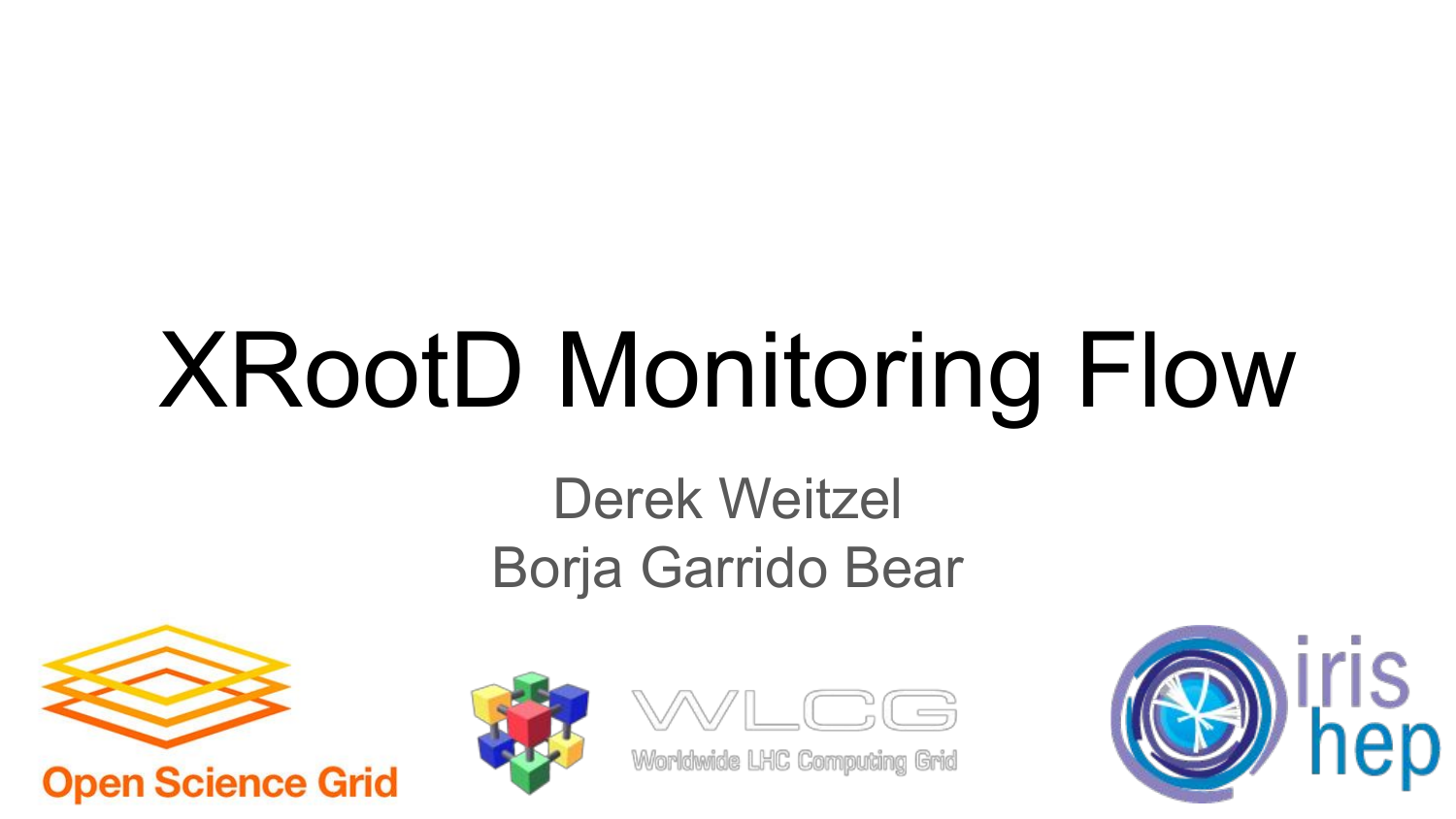### **Motivation**

- We want to be **confident** in our XRootD transfer accounting
- In OSG's first [validation](https://doi.org/10.5281/zenodo.3981359), we identified UDP Fragmentation as the largest culprit for missing validation data
- In OSG's second [validation](https://doi.org/10.5281/zenodo.4688624), we found that scaling the monitoring stream can cause some UDP packet loss.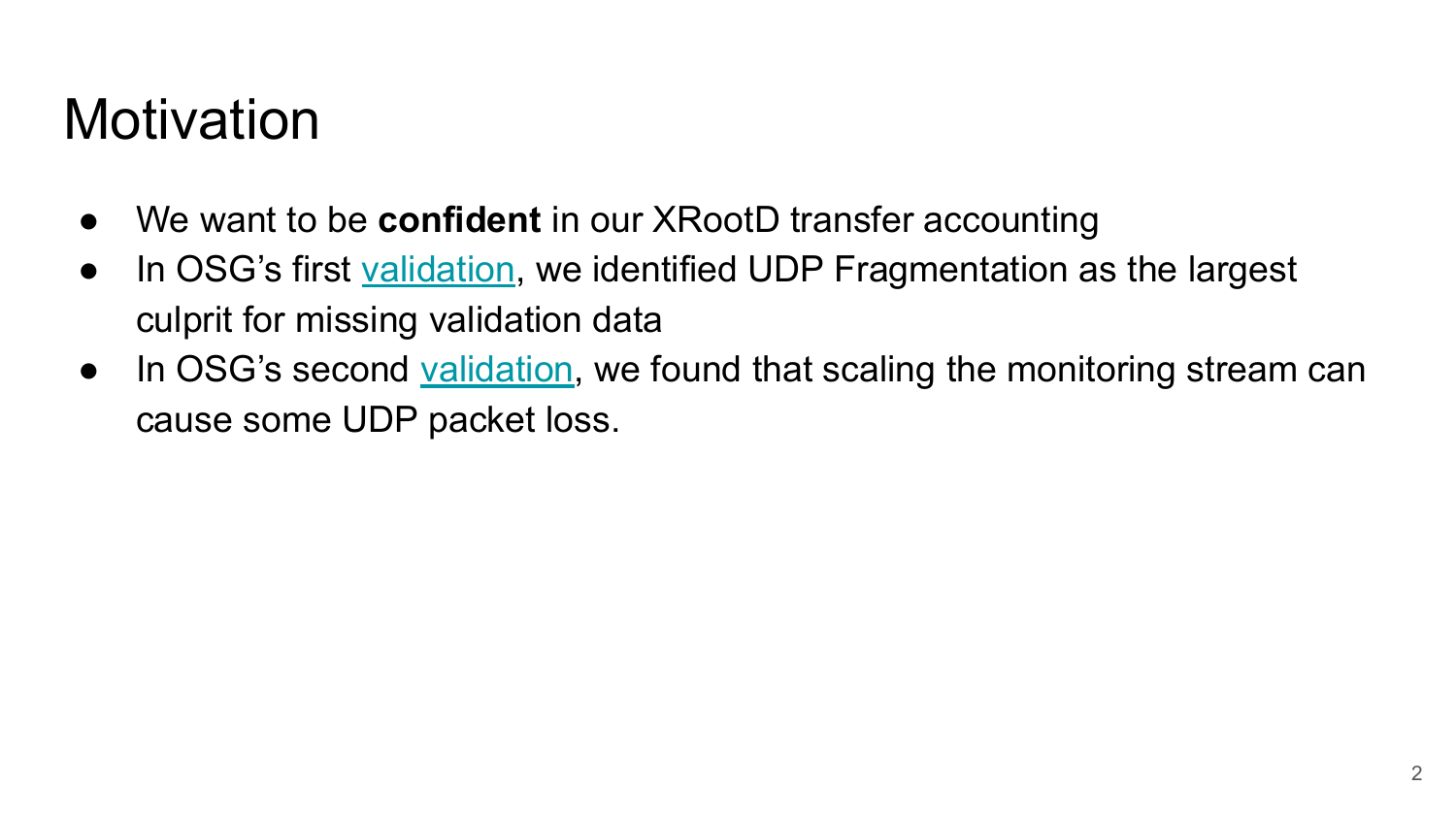# XRootD Monitoring = XRootD Detailed Monitoring

● Current monitoring uses detailed collector packets

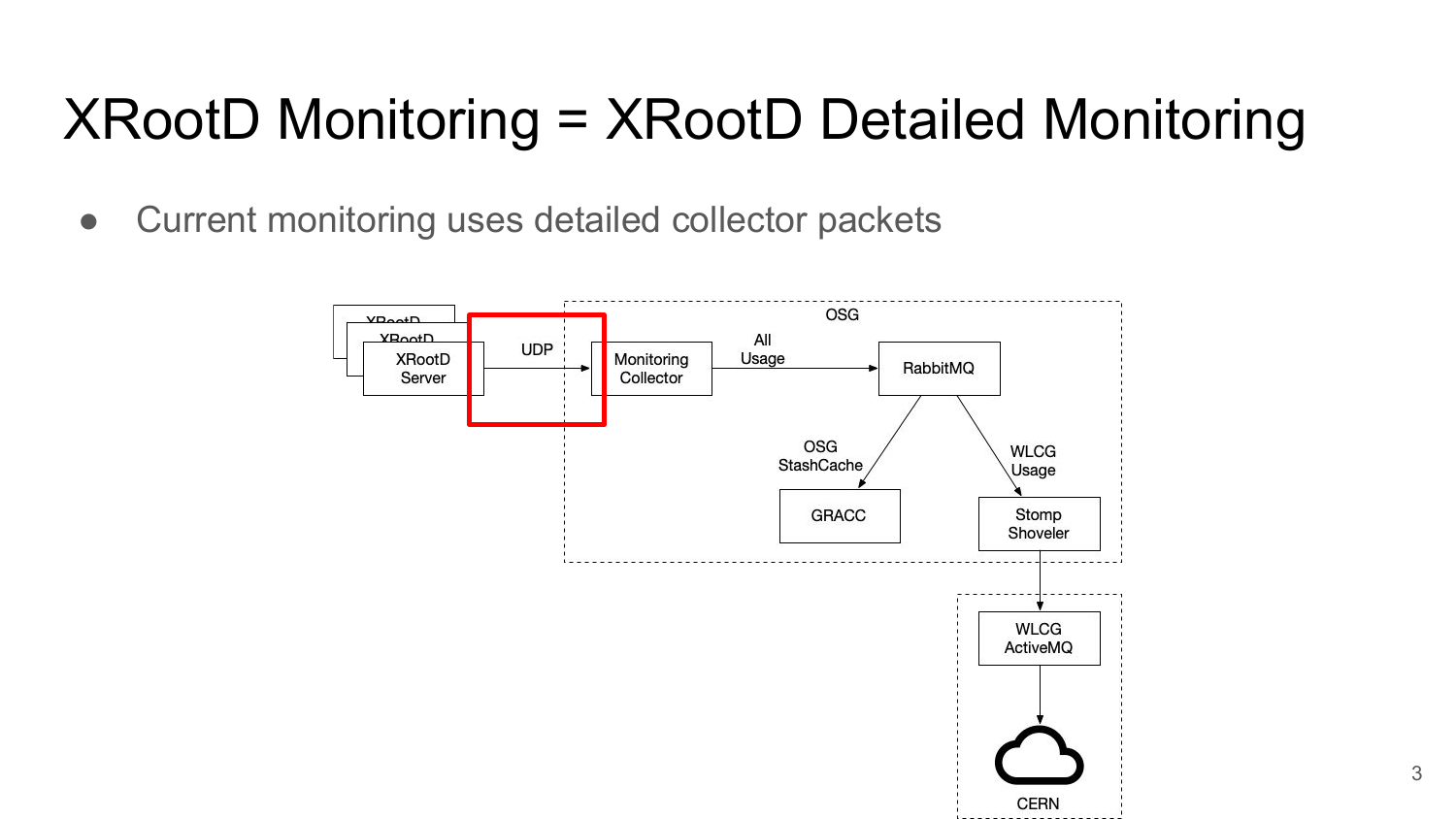# Why XRootD Detailed Monitoring is Hard - Format

- Collector has to keep a lot of state
- Potential for packet loss means we have to place TTL on state
- Time between client connect and file close can be **hours**
- Must "join" different messages, but may lose packets
- For example, if you get a file close without the corresponding file open, then no idea what file was read.

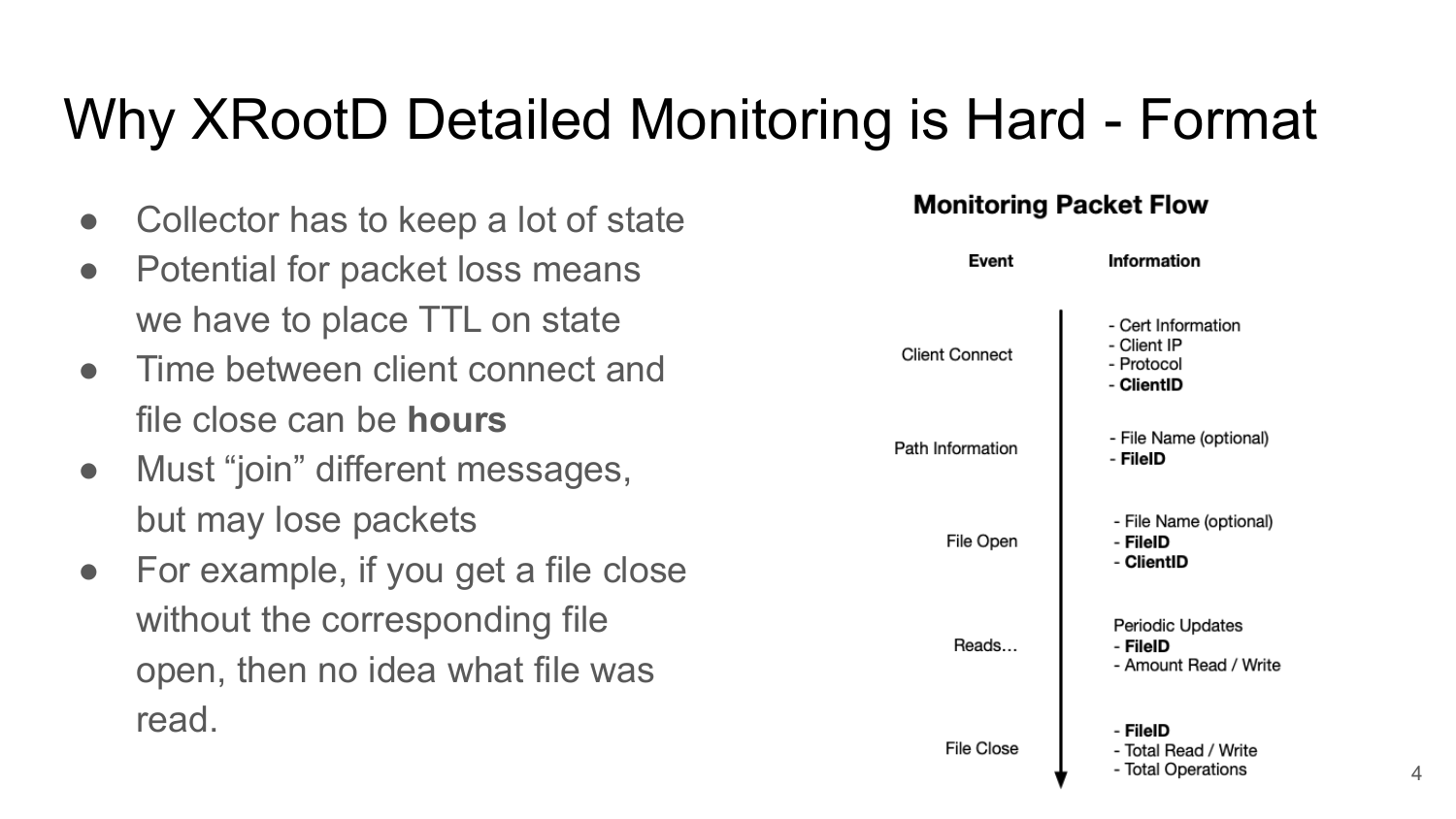### Observations from validation v1

- Small bugs in Collector
- Incorrect assumption: Sequence numbers in monitoring packets are not a reliable measure of missed packets (since fixed)
- **● UDP fragmentation caused significant loss**

Report: https://doi.org/10.5281/zenodo.3981359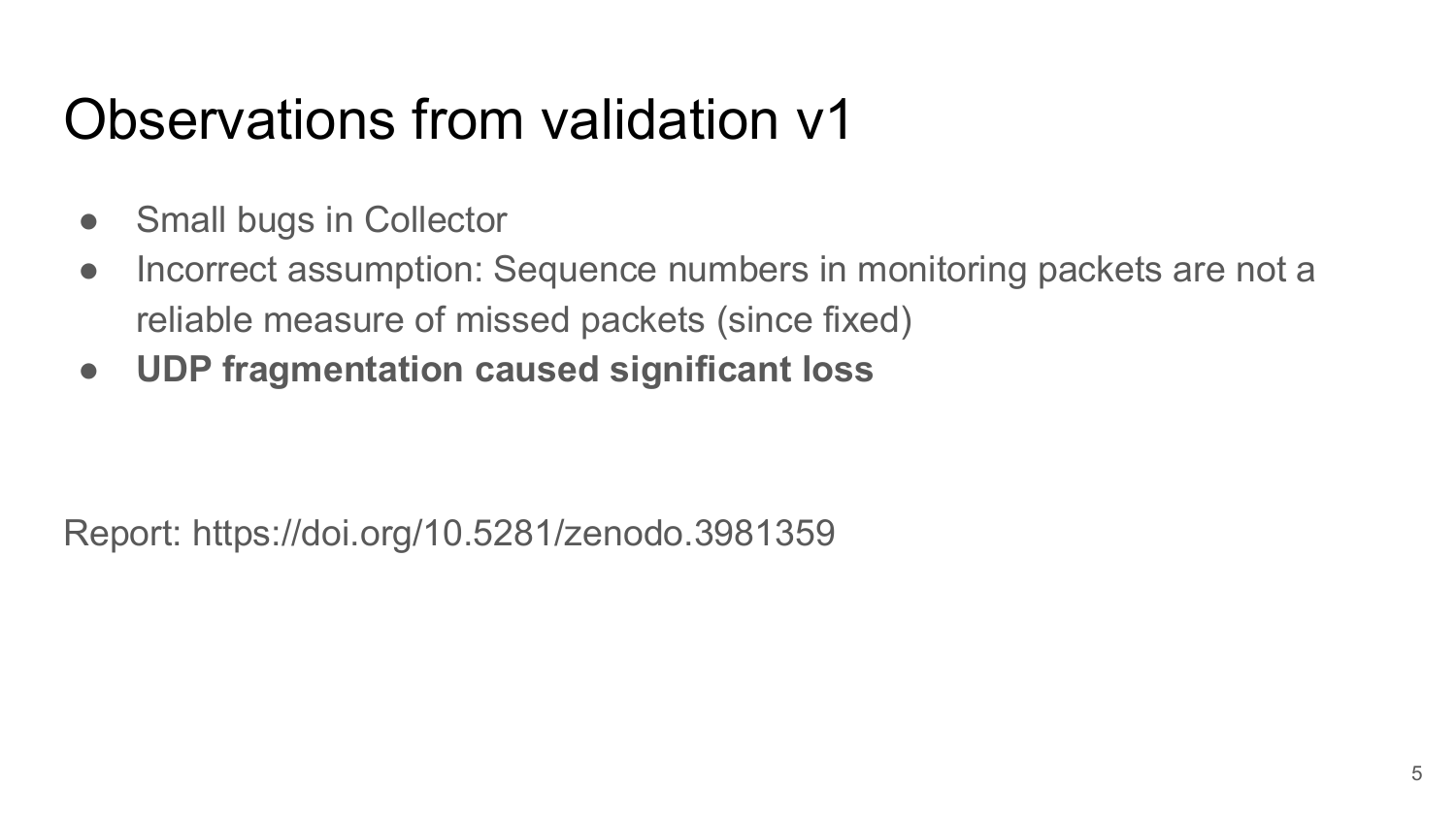### UDP Fragmentation

- UDP Fragmentation is a known problem: <https://blog.cloudflare.com/ip-fragmentation-is-broken/>
- The very Zoom meeting you are on uses UDP packets:

```
0100... = Version: 4
  \ldots 0101 = Header Length: 20 bytes (5)
Differentiated Services Field: 0x00 (DSCP: CS0, ECN: Not-ECT)
  Total Length: 1092
  Identification: 0xddbb (56763)
▼ Flags: 0x4000, Don't fragment
     \emptyset... .... .... .... = Reserved bit: Not set
     \ldots .... \ldots .... = Don't fragment: Set
     \ldots0. .... .... .... = More fragments: Not set
  Fragment offset: 0
  Time to live: 41
  Protocol: UDP (17)
  Header checksum: 0x558f [validation disabled]
  [Header checksum status: Unverified]
  Source: 198.251.146.181
  Destination: 192.168.0.5
```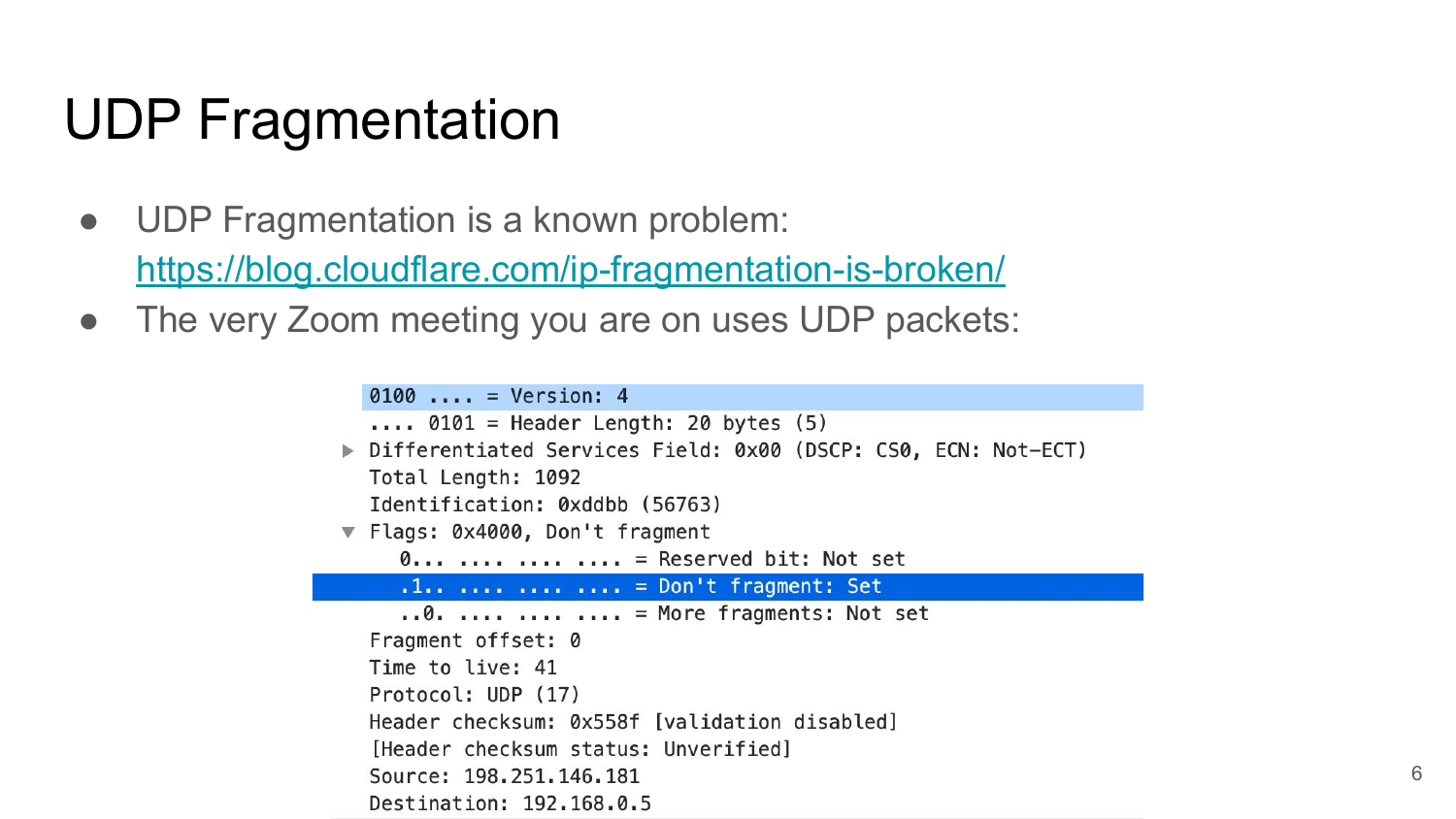## Tests performed in validation 2

In the second version of our validation we wanted to find out:

- 1. If sending monitoring data simultaneously from multiple XRootD servers would show any kind of data loss.
- 2. What is the maximum rate at which our collector can process monitoring records.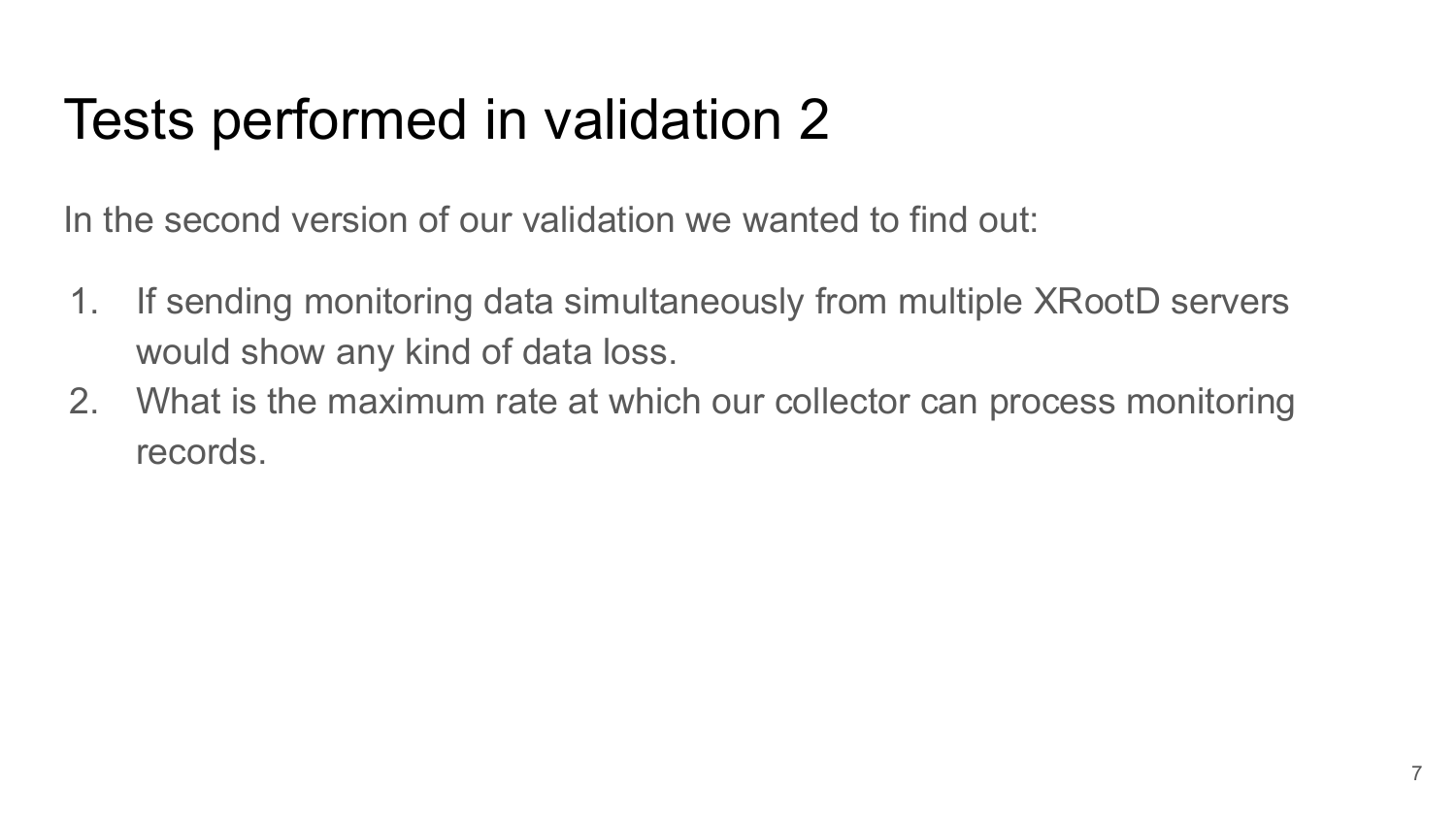### Monitoring data from multiple XRootD servers

On each test a client will request 'N' number of random files to each of the 'M' servers, then wait for a second and repeat until a total amount of 'O' files is reached where:

**N - Req. rate**

**M - Num. Servers**

**O - Total files req.**

After each test. we will pull the recorded data from rabbitMQ and compare with what we requested.

With this experiment we concluded that data loss due to scale is negligible

| Num.<br><b>Servers</b> | <b>Files</b><br>req. per<br>server | <b>Total</b><br>files<br>req. | Req.<br>rate | <b>Files</b><br>recorded<br>avg. | <b>Success</b><br>% |
|------------------------|------------------------------------|-------------------------------|--------------|----------------------------------|---------------------|
|                        |                                    |                               |              |                                  |                     |
| 2                      | 100                                |                               | 200 20/s     | 200.00                           | 100.00%             |
| 4                      | 100                                |                               | 400 20/s     | 400.00                           | 100.00%             |
| 8                      | 100                                |                               | 800 20/s     | 800.00                           | 100.00%             |
| 32                     | 100                                | 3,200 20/s                    |              | 3196.67                          | 99.90%              |
| 50                     | 100                                | 5,000 20/s                    |              | 5000.00                          | 100.00%             |
| 50                     | 200                                | 10,000 50/s                   |              | 10000.00                         | 100.00%             |
| 50                     | 400                                | 20,000 80/s                   |              | 19992.33                         | 99.96%              |
| 50                     | 800                                | 40,000 100/s                  |              | 39991.00                         | 99.98%              |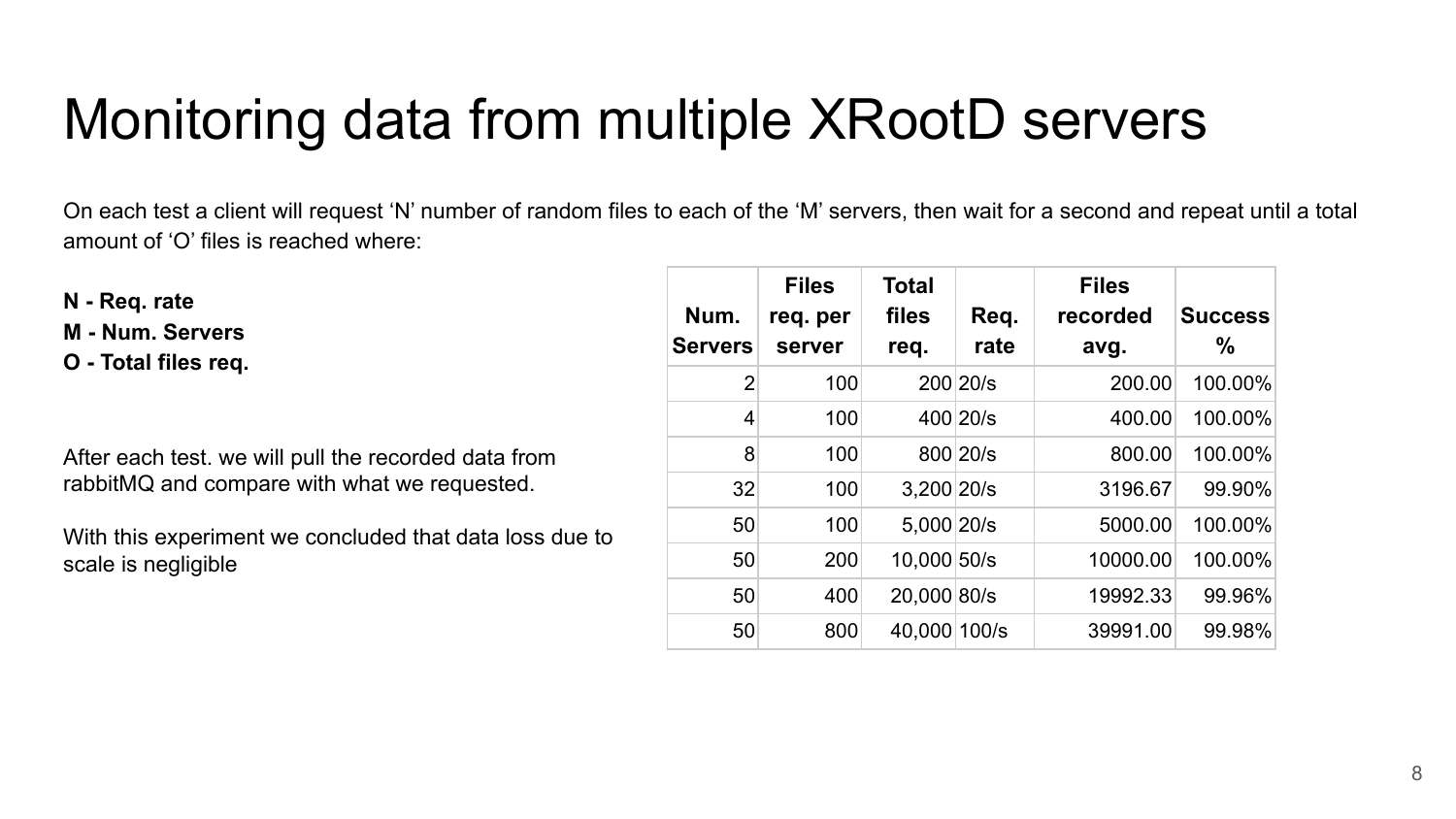# XRootD Monitoring - 2 components

#### **● Shoveler (simple):**

- **○ Runs at Sites**
- Collects the monitoring UDP packets from XRootD
- "Packages" the UDP messages and sends them to a reliable message bus

#### **● Collector (complicated):**

- **○ Runs Centrally**
- Parses monitoring messages
- Keeps state
- Processes packets to extract VO, application info, type of transfer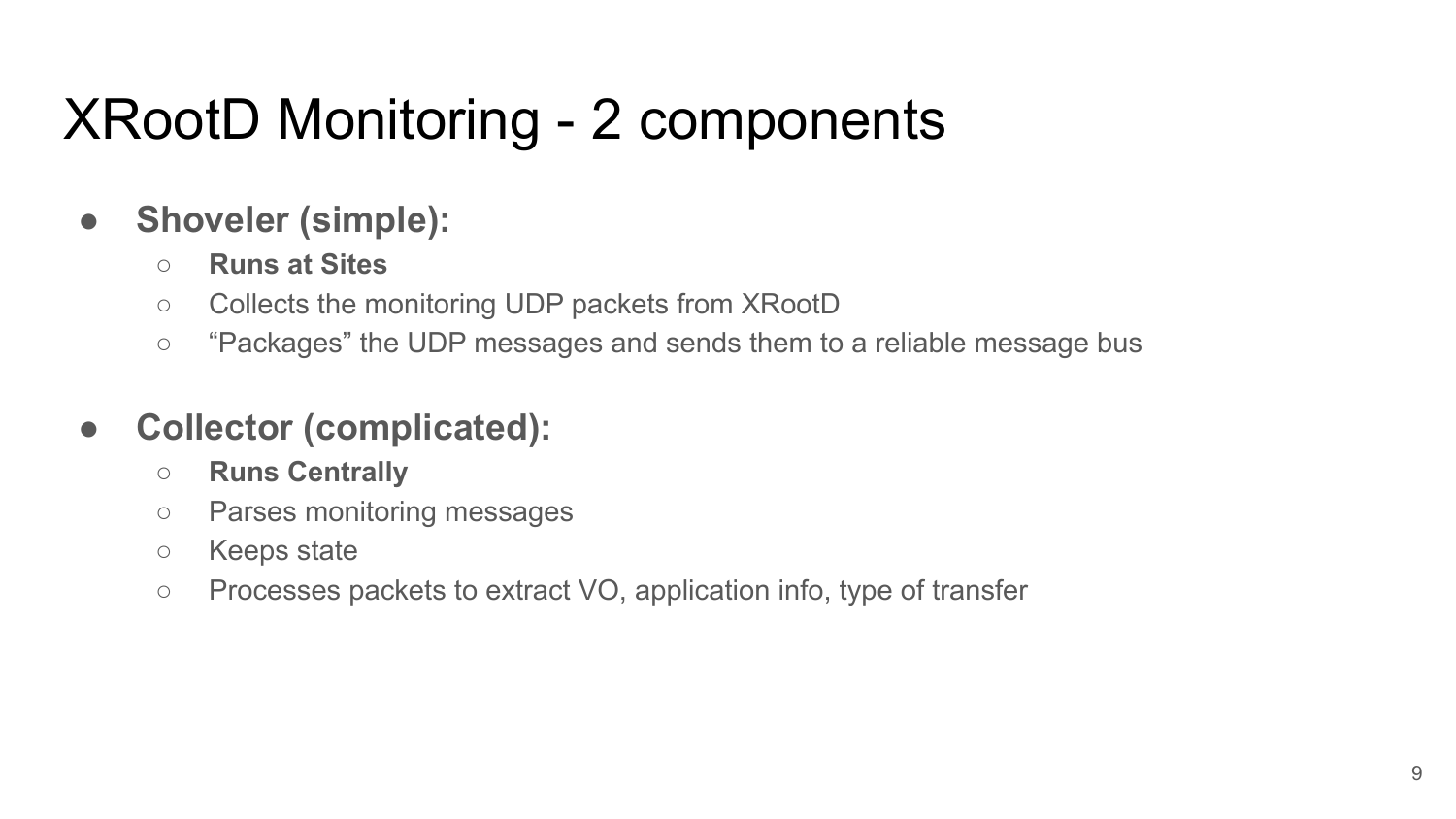# Solution - XRootD Monitoring Shoveler

- Design and develop a "shoveler" from the UDP format to a resilient format (Message Bus)
- The shoveler is simple, does no parsing or aggregation of records:

#### **Shoveler Operation**

- 1. Receives Packets
- 2. Very simple validation
- 3. Packages the data packet (base64's the data, puts in json with other metadata)
- 4. Reliably sends to message bus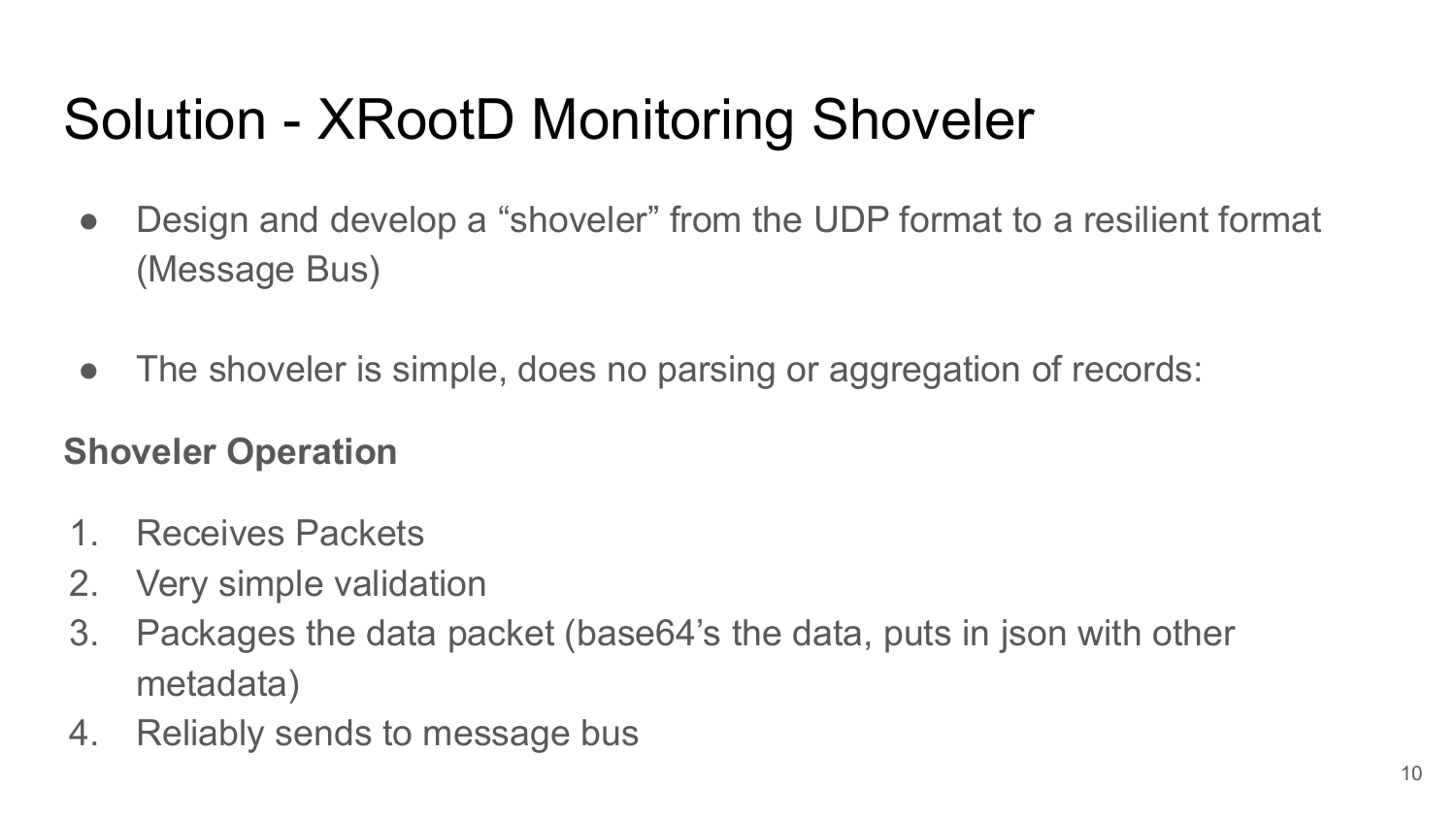# Shoveler

- A lightweight shoveler from UDP to a resilient transfer method
- Connection to RabbitMQ
- Already running at CMS Tier2's UCSD, Nebraska, & Florida.

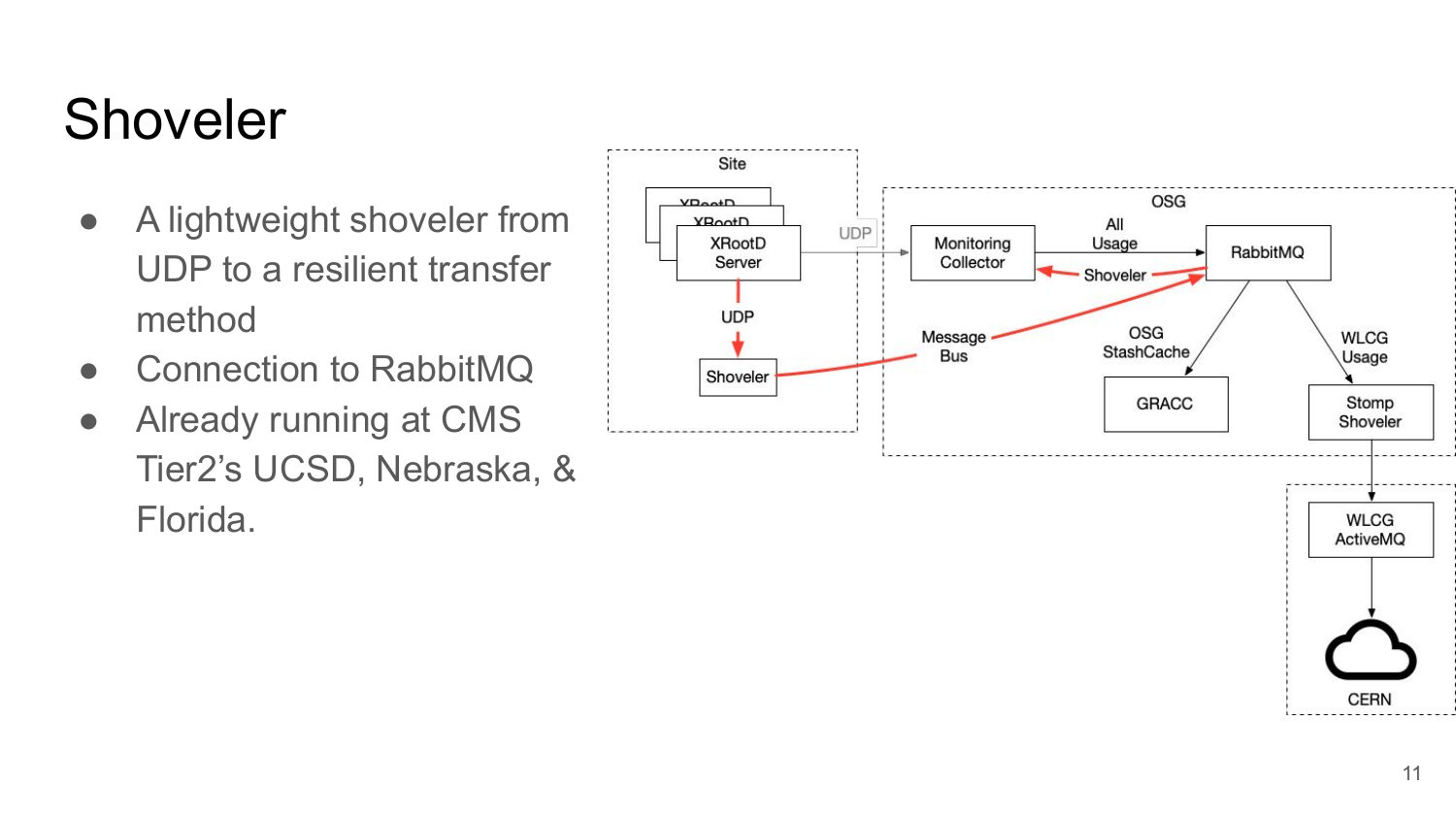### Design Decisions

- The shoveler is purposefully "simple"
- The collector performs all stateful logic
- When shoveler is disconnected from message bus, it will write messages to disk and replay them when reconnected.
	- A production shoveler will write ~30MB of data a day to disk if disconnected.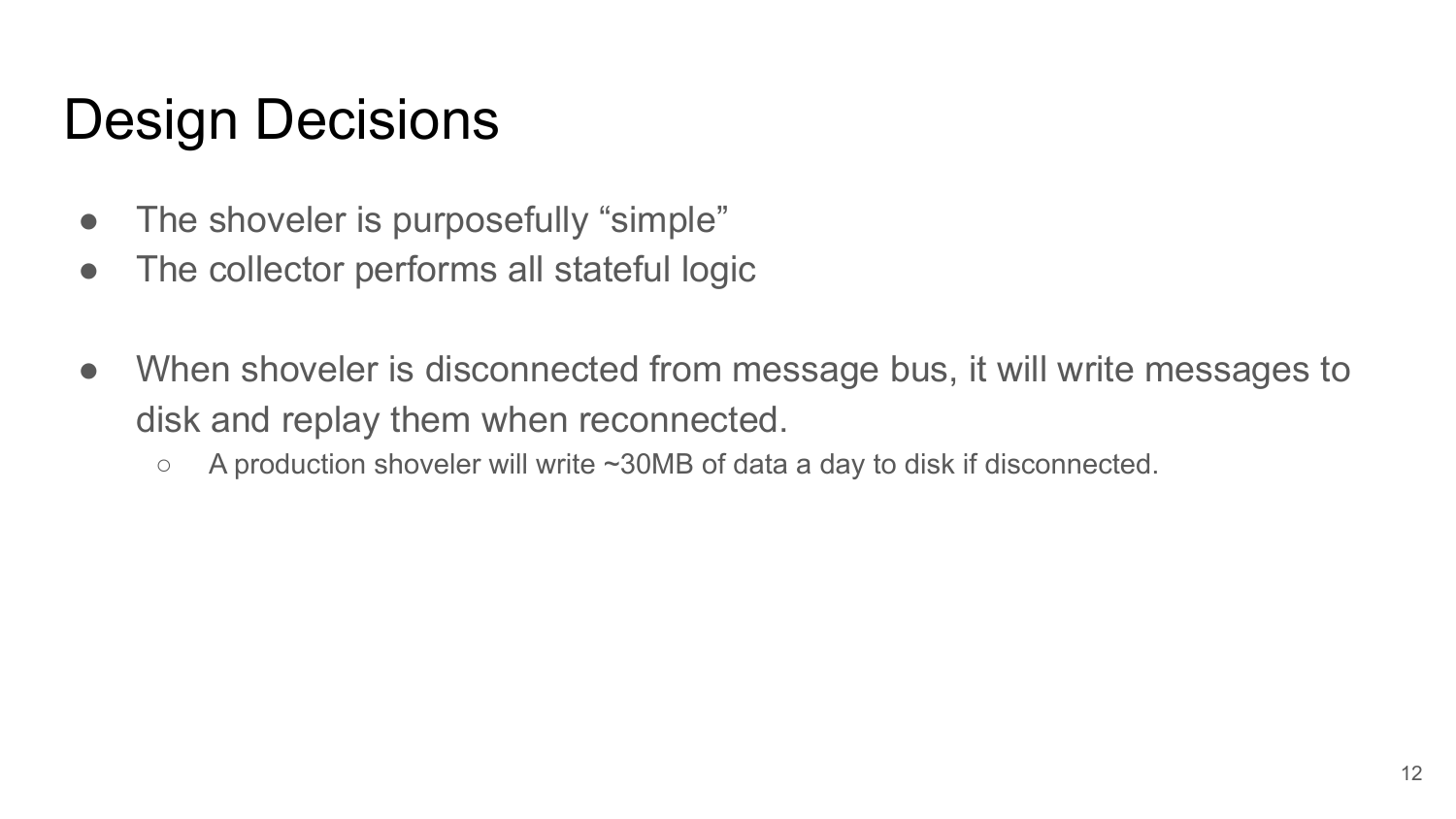### Shoveler

Available at

<https://github.com/opensciencegrid/xrootd-monitoring-shoveler/releases>

Will be available in OSG's repos soon.

Can be deployed as a static binary, RPM, docker image, or in kubernetes.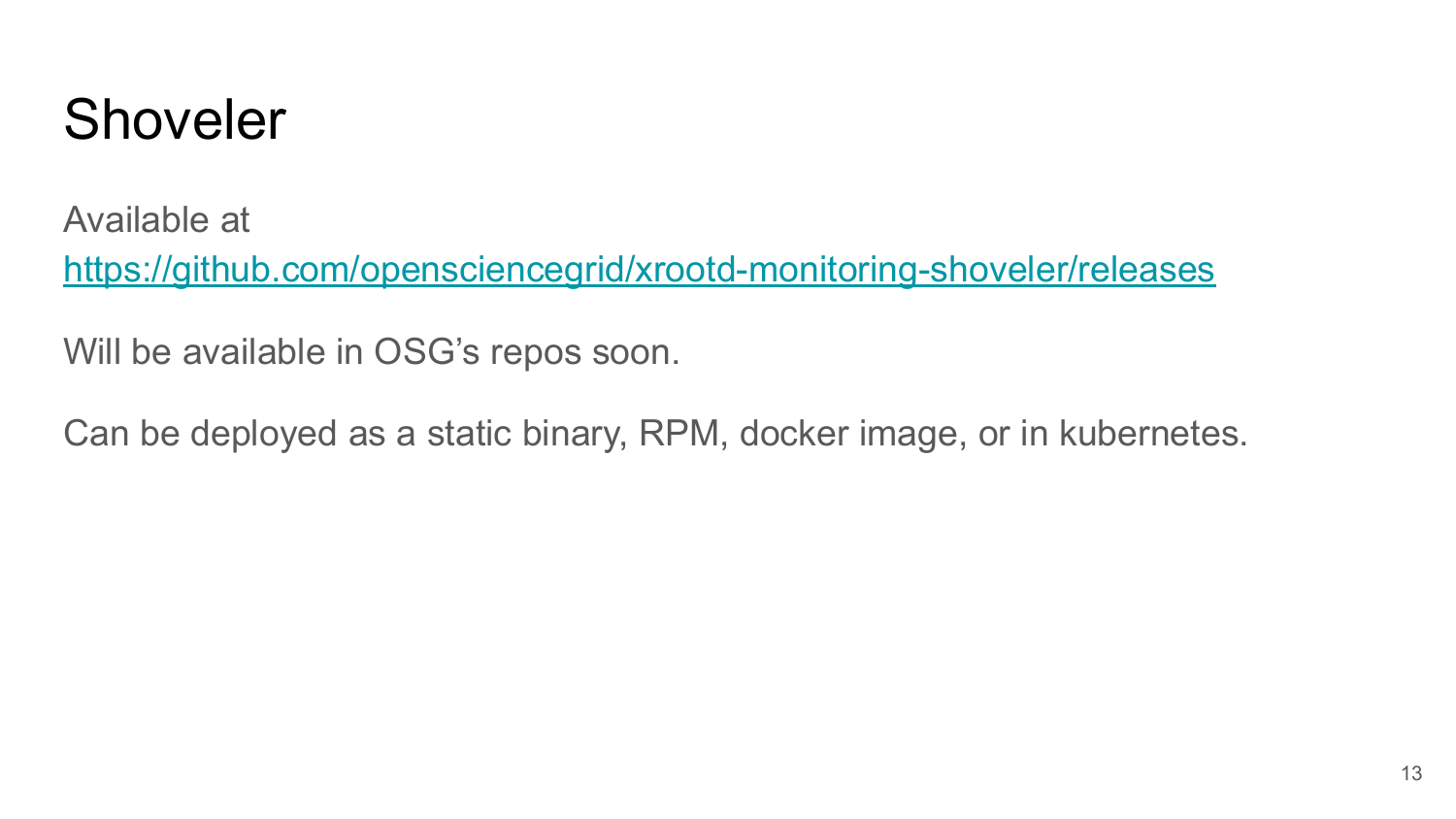# Extend it for European WLCG sites

- XRootD monitoring is also of concern for the WLCG
- OSG already started looking into the issues
	- Starting a collaboration will allow us to contribute and profit from the available improvements/fixes
- Common monitoring infrastructure for US/European sites
- Adapt components to work with specific CERN tools/versions
	- I.e: Write to CERN Messaging system based in "ActiveMQ"
- Make sure main logic is shared so any update can be profited from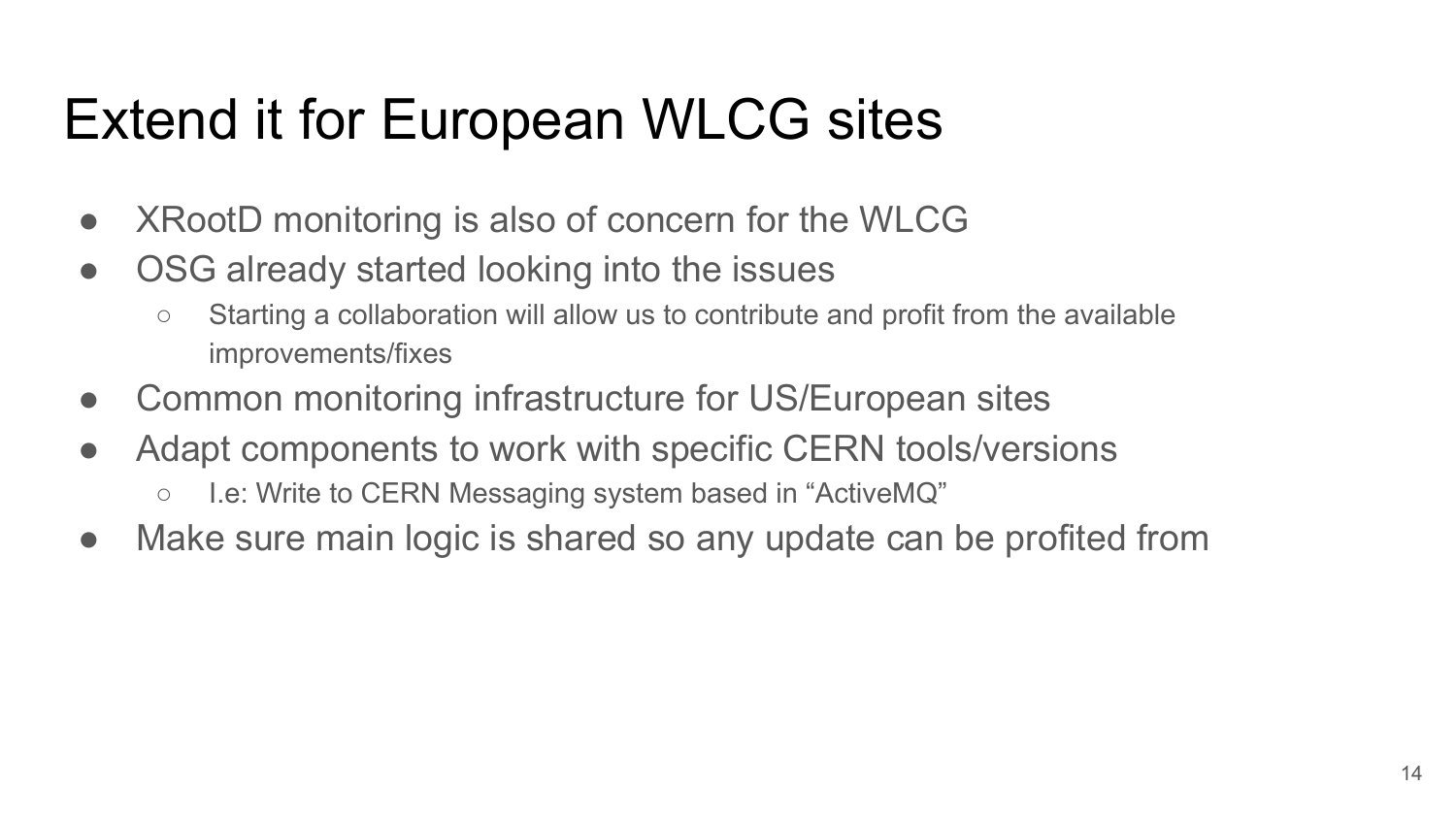

Already **Running**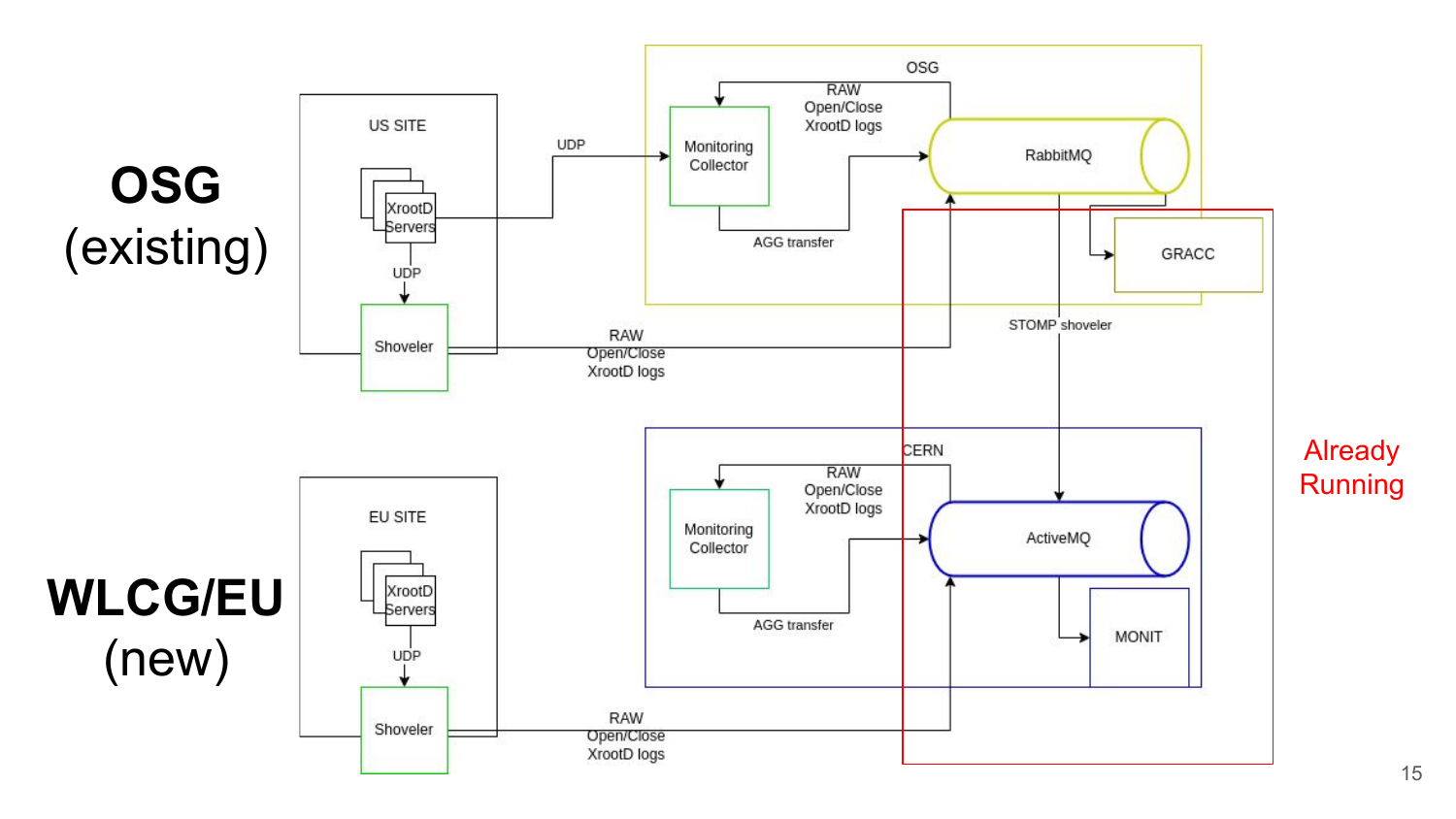### Progress in the WLCG

- ActiveMQ (STOMP) connection for shoveler is in "testing"
	- Running validation through the shoveler
- Collector + STOMP is in development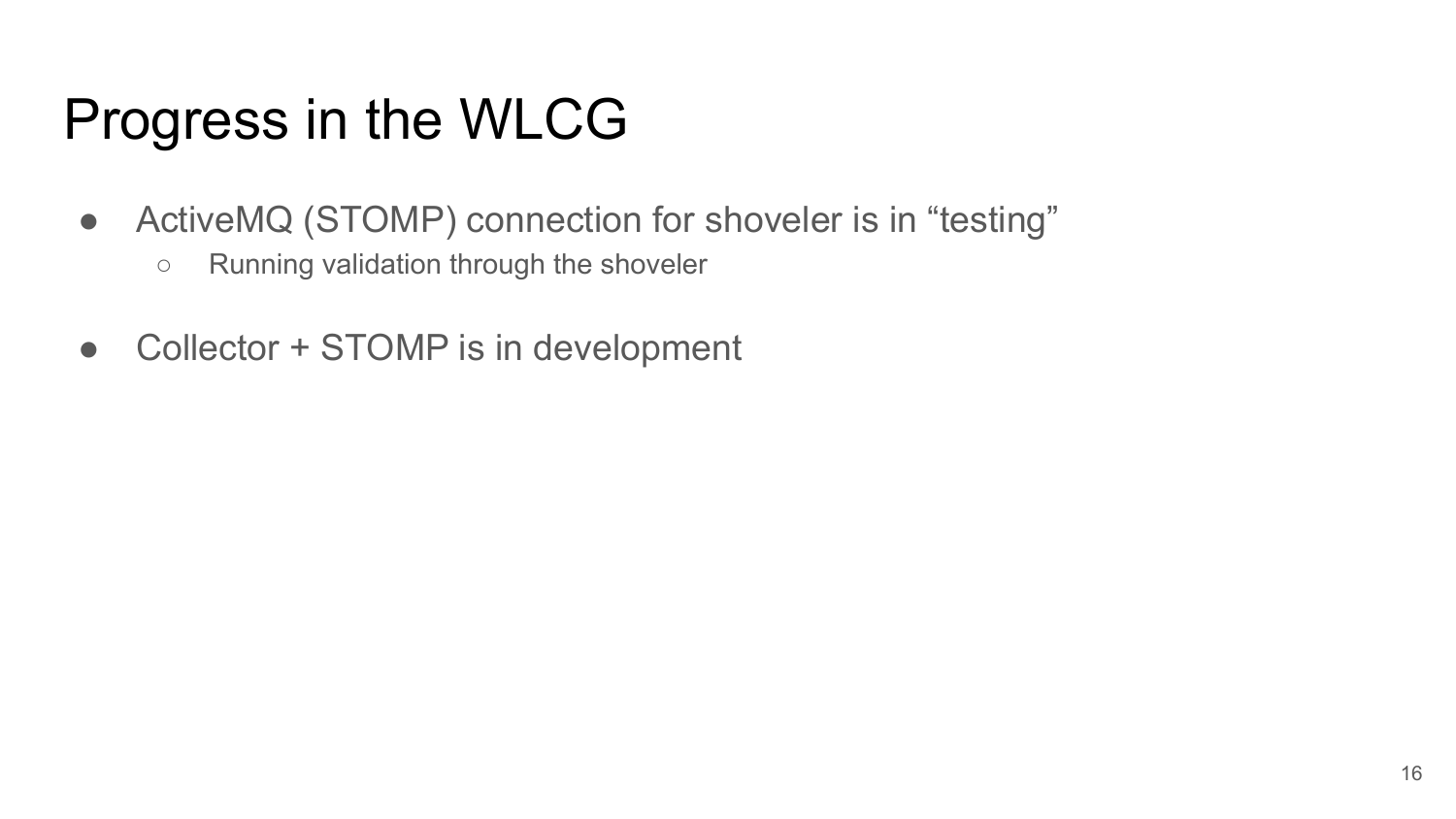# Deployment plan

- For testing phase (similar to what's being done by OSG):
	- Pick some voluntary Sites and run the shoveler there
		- Configure XrootD servers to write in parallel to the shoveler
	- This will create a parallel flow in MONIT
		- Make sure reported numbers make sense
		- Adapt MONIT bits as needed to show required plots
- Final goal:
	- Shoveler will become part of the XrootD deployment
	- Sites will report to their own Shoveler and integrate data into the MQ
	- New GLED collectors will read from the MQ and output to the MQ
	- Previous GLED collectors will be retired